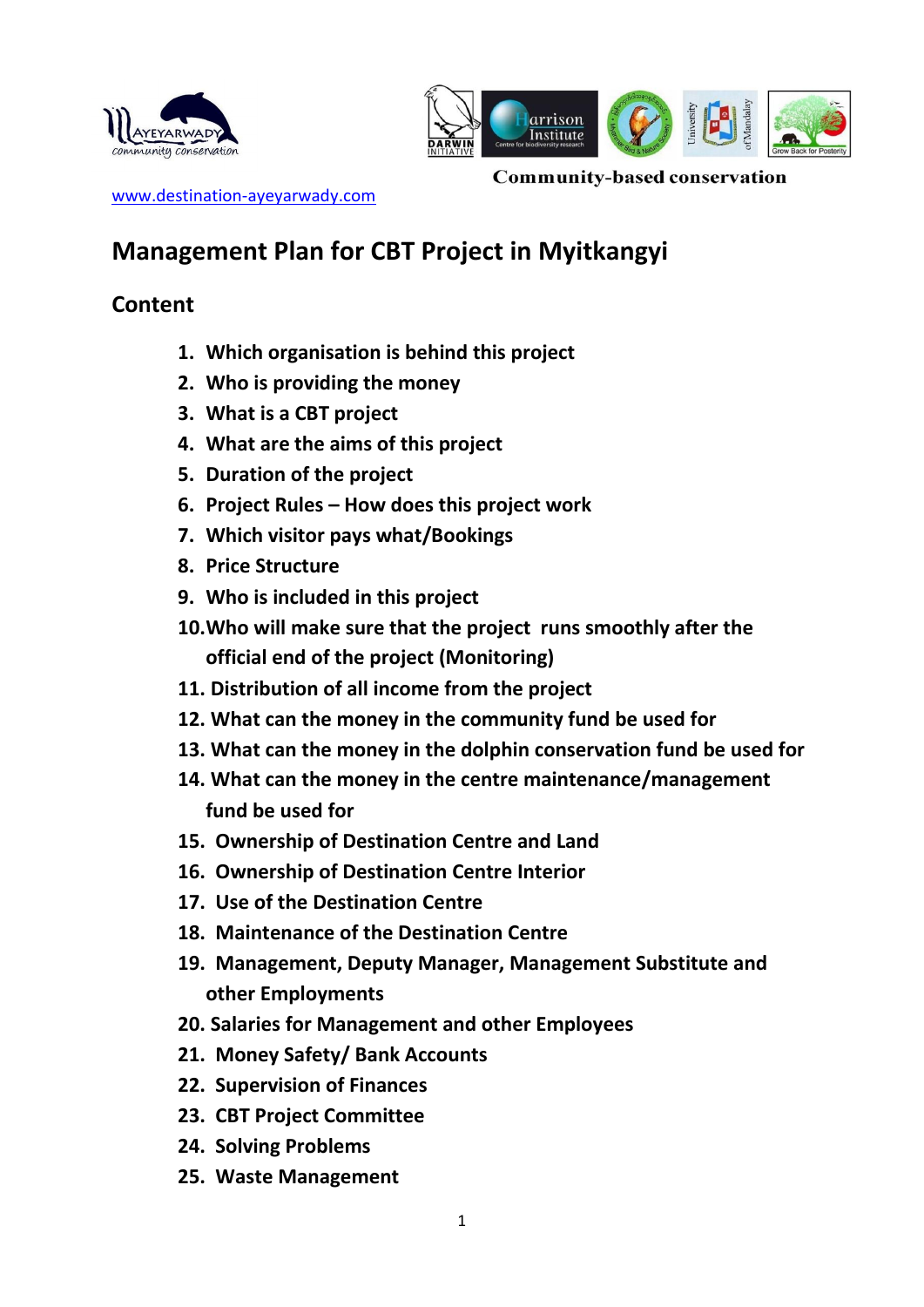### **1. Which Organisation is behind this project**

**This CBT project was initiated, led and executed by the Harrison Institute, a scientific research centre and registered charity in Sevenoaks/UK.** 

#### **2. Who is providing the money**

**The project is fully funded by the Darwin Initiative, a UK government grants scheme.**

### **3. What is a CBT project**

**CBT stands for "Community Based Tourism".** 

**It is a tourism project that is based in the chosen community. In this case it is Myitkangyi. It involves the people living in the chosen community.**

### **4. What are the aims of this project**

**The aims of this project are:**

- **To protect the critically endangered Irrawaddy Dolphin**
- **To contribute towards its conservation**
- **To abolish electro fishing**
- **To promote responsible tourism**
- **To reduce the number of controversial dolphin-watching tours**
- **To preserve the rich culture of Myitkangyi village and especially the culture of the cooperative fishermen in Myitkangyi**
- **To help to develop new skills for Myitkangyi villagers**
- **To provide livelihoods for the next generation**
- **To help to develop basic economic progress in Myitkangyi village**
- **to build a stage for the long-term progress and a better future for Myitkangyi**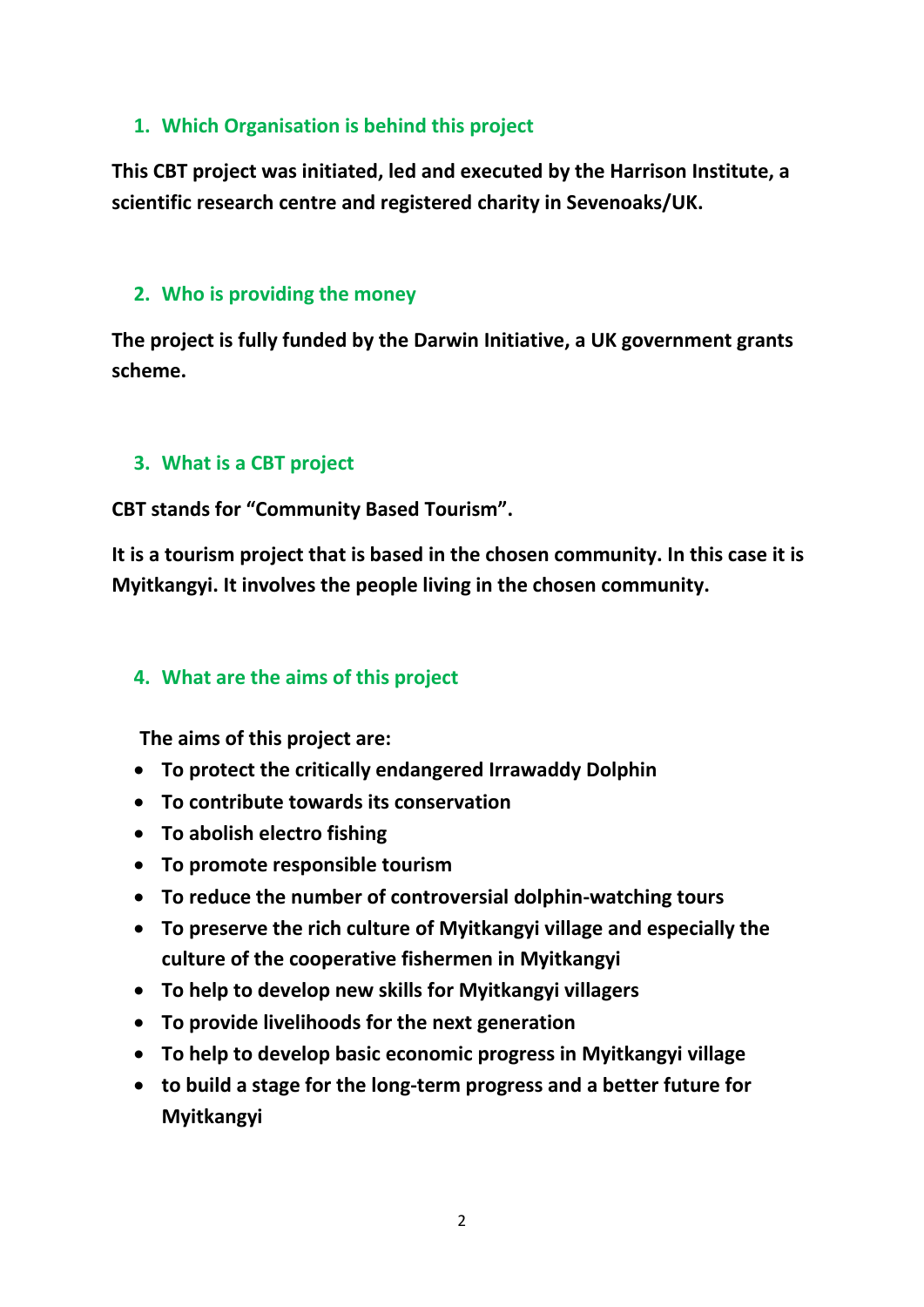## **5. Duration of the project**

**The project and its funding started on 1 April 2014. The funding will end on 31 March 2017. The CBT project will carry on, led by the villagers of Myitkangyi.**

**There will be a long monitoring phase, starting from April 2017, to give the villagers the necessary support until the project is fully established.**

## **6. Project Rules – How does this project work**

**All villagers of Myitkangyi over the age of 18 who want to join the CBT project and can offer a product or a service for visitors that**

- **is produced in or around Myitkangyi**
- **is of interest to visitors/can be sold to visitors**
- **fulfils quality and safety standards**

**are welcome to do so.**

**If a product or a service is not suitable or not safe to be sold, it can be rejected. If in doubt, the CBT-Project-Committee can decide about the case.**

**All products and services for visitors can only be sold in the destination centre. Exceptions to sell products outside the centre can be made in agreement with the manager of the destination centre.** 

**All products must have the CBT project label with the logos of all project partners.**

**If the same kind of product is made by more than one producer, the product has to be marked in order to be able to identify who the producer was.** 

**The producer will be paid the agreed price only if a product is sold.**

**The prices for products and services have to be agreed on between the manager and the provider in advance.** 

**The end product will then be sold by the destination centre for double the original product price demanded by the maker. This will secure the share for**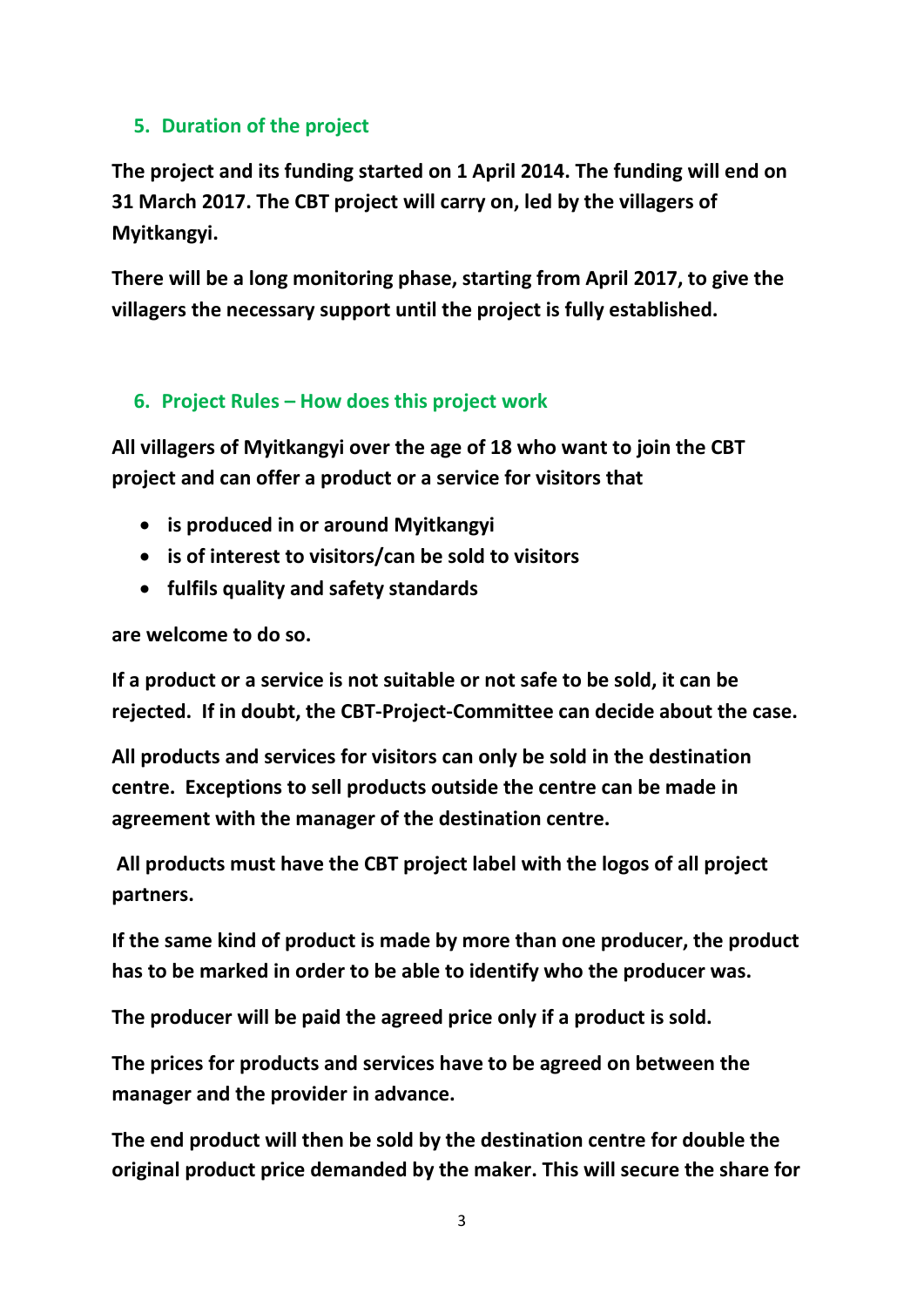**the community fund, the dolphin conservation fund and the centre maintenance fund (see point 11).**

**Exceptions are**

- **The village tour cost always 5,000 Myanmar Kyats per visitor**
- **The entrance fee cost always 3,000 Myanmar Kyats per visitor.**

**These prices are fixed and go 100 % to the maintenance fund.**

**If a product is lost, stolen or damaged through fault of the manager or staff of the destination centre, compensation to the amount of the agreed price will be paid to the producer. The compensation will be paid from the community fund.**

**If there is more than one provider of a service (for example: cooked lunch or ferry boats), there will be a rotation system in place, so that all providers will have an equal chance to give the service to visitors. The service fee will be paid by the manager of the destination centre after the service has been provided.**

**If the same kind of product that is produced within the CBT project is ordered by and sold to a company or business – both retail and wholesale – it is considered part of the project and the same rules apply. Price reductions for wholesale have to be agreed with the destination centre manager.**

**The above rules apply equally to everybody who joins the CBT project.**

## **7. Which visitor has to pay what/ Bookings**

**Every tourist/visitor to Myitkangyi village regardless of nationality has to pay the entrance fee of 3,000 Kyats at the destination centre and has to take part in some of the activities (cast a net/photo-fishing-tour or village tour) and has to pay the fee for this activity to the manager of the destination centre. This includes all NGOs, INGOs, visitors on recce tours, inspection tours from tour operators.**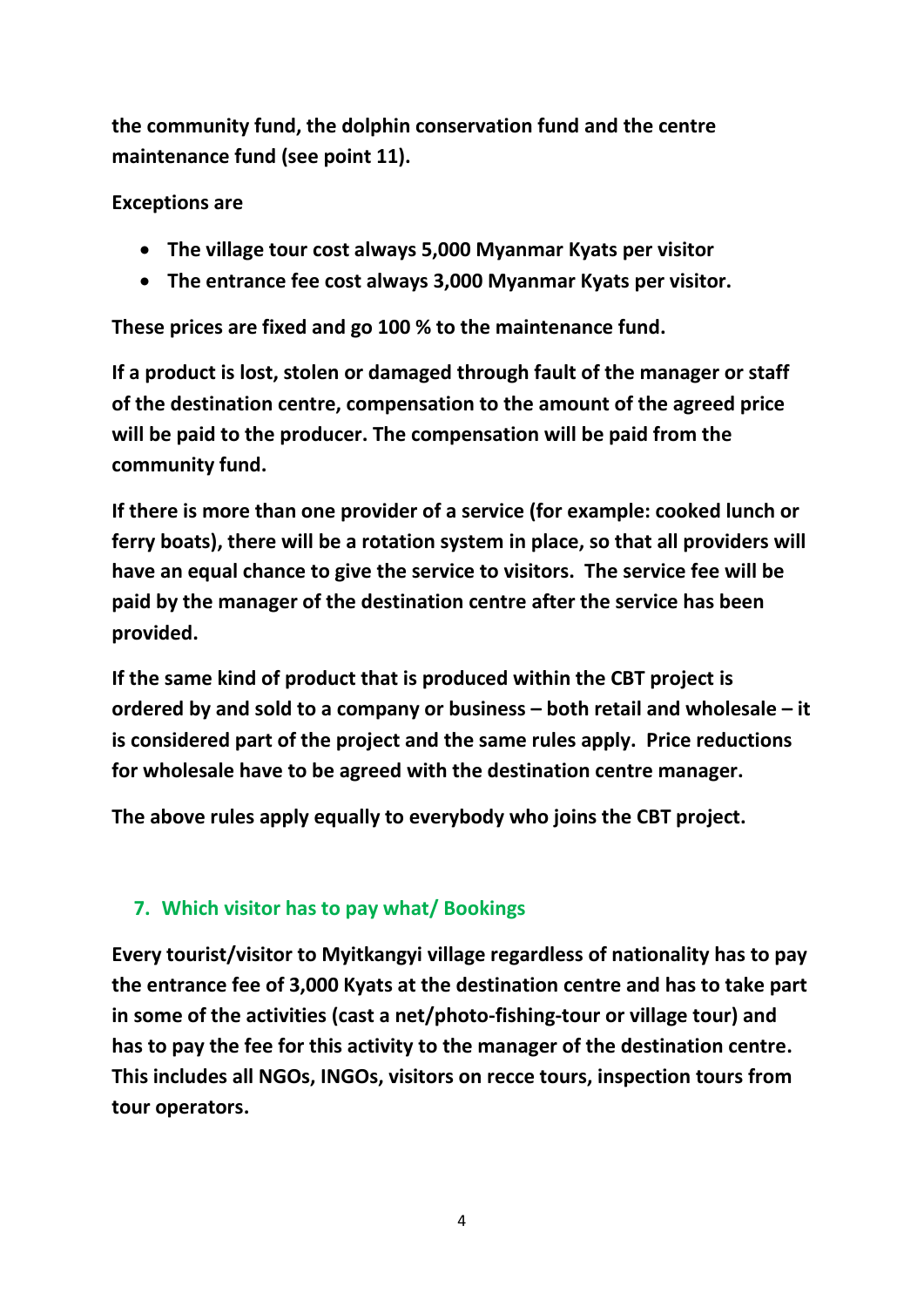**Exceptions are:**

- **Locals visiting their family and friends or local businesses**
- **Monks and visitors to the monasteries**
- **Visits from officials**
- **Medical help**
- **Tour guides**
- **Visitors from Harrison Institute and its partners for the CBT project**
- **Employees of WCS**

**All tourists/visitors have to make a booking for their visit (prior to their visit) with Ma Hnin Witt Yee (Geo Discover Travel) and the destination centre manager. This is to avoid double-bookings for the same day (one group per day policy) and to give the villagers time to prepare the visit.**

## **8. Price Structure**

**The prices for all products and services to be sold within the project are fixed by the Harrison Institute in cooperation with the manager of the destination centre. Prices can be changed by the manager after consulting with the CBT Project Committee and Ma Hnin Witt Yee (Geo Discover Travel).** 

## **9. Who is included in this project**

**While this project was originally created and funded for the 'Cooperative Fishing Community' of Myitkangyi village, every resident from Myitkangyi village can join if he or she fulfils all the criteria of point 6.**

**If residents of Myitkangyi village want to be part of this project and benefit from the incoming money, they have to show interest in the project by taking part in the meetings and volunteering when the manager needs some help with the centre.**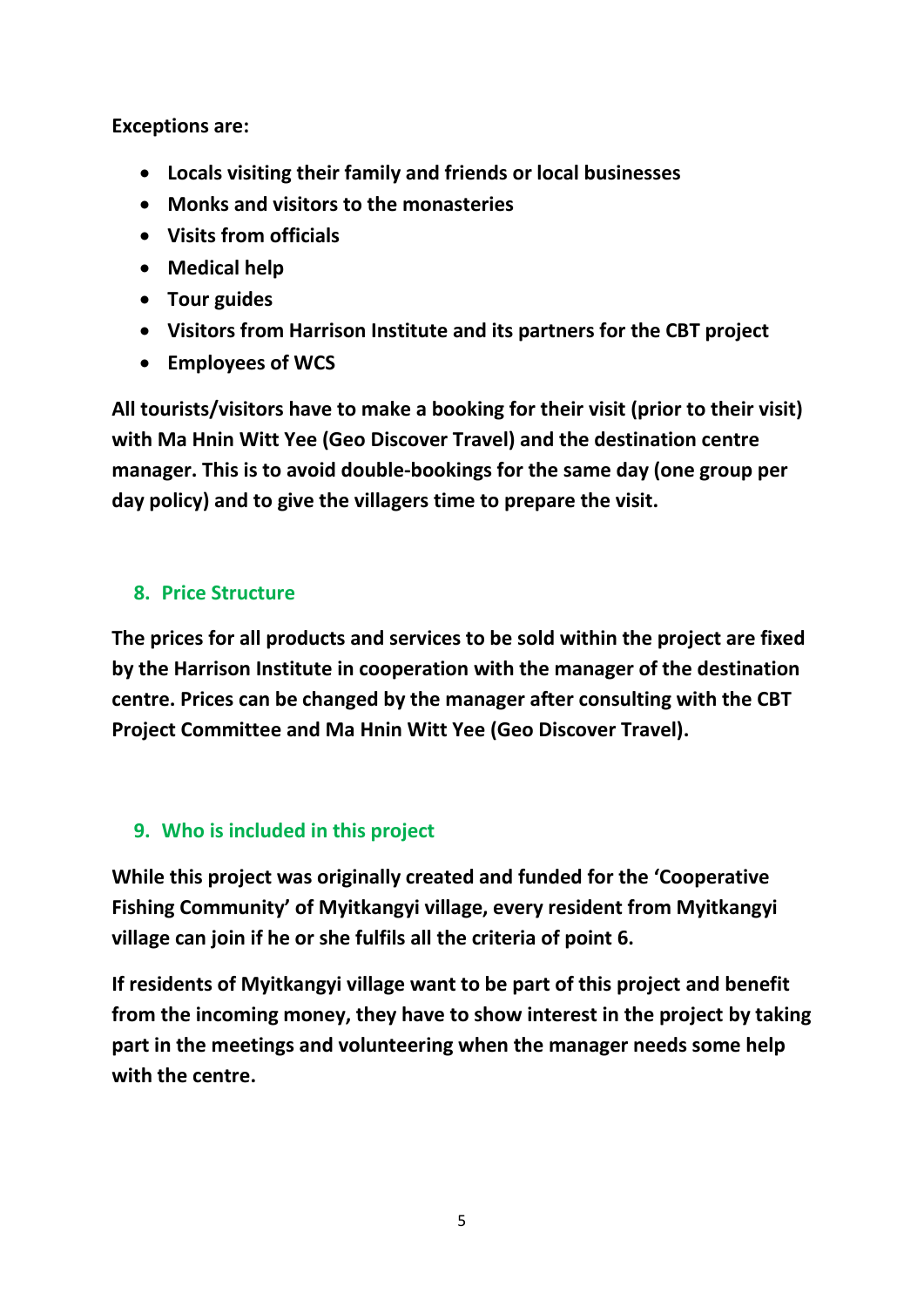## **10.Who will make sure that the project runs smoothly after the official end of the project (Monitoring)**

**From 1 April 2017 Geo Discover Travel in Yangon, represented by Managing Director Ma Hnin Witt Yee, will take over the guiding, support and monitoring of the CBT project in cooperation with the Harrison Institute in the UK. The terms and conditions between CBT project Myitkangyi and Geo Discover will be negotiated under the supervision of the Harrison Institute.** 

**The ground rules of this CBT project cannot be altered.**

**Changes to this Management Plan can only be made in co-operation with the Harrison Institute.**

### **11.Distribution of all income from the project**

**All generated income from sold products and services through the project will be taken by the manager of the destination centre. The manager will then distribute the money as follows:**

**50 % of the income will go to the person/family/company that provided the service or produced the sold product**

**20 % of the income will go to the Myitkangyi Community Fund**

**20 % of the income will go to the Myitkangyi Dolphin Conservation Fund**

**10 % of the income will go to the Maintenance/Management Fund**

**Exceptions are**

- **The village tour always costs 5,000 Myanmar Kyats per visitor**
- **The entrance fee always costs 3,000 Myanmar Kyats per visitor.**

**These tour and entrance prices are fixed and go 100 % to the maintenance fund.**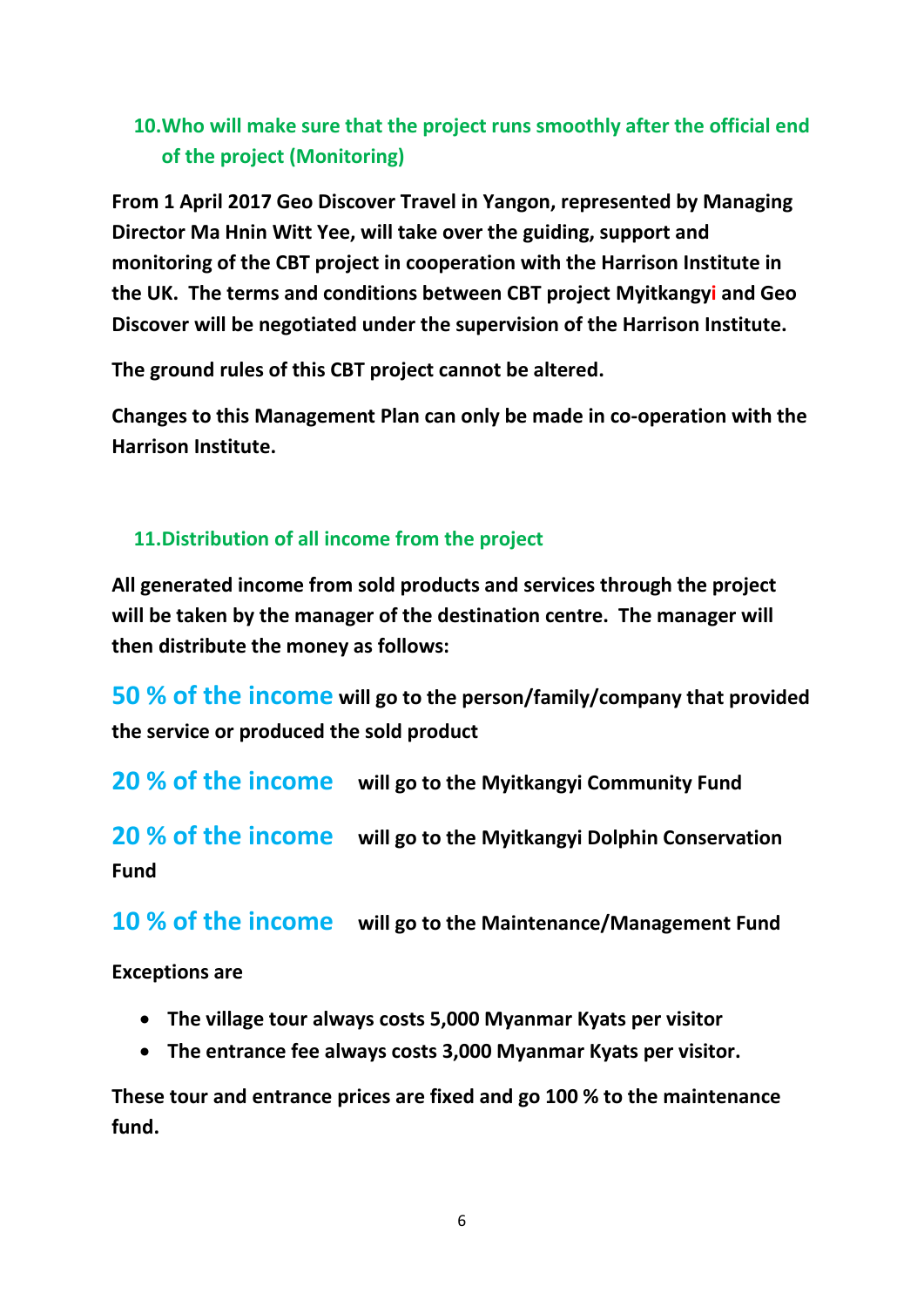**If the product or the service requires money for material/ingredients, these costs have to be deducted first from the sale price before distributing the agreed percentages (as above) – for example – sale price of bag = 12,000 kyat; materials cost 2,000 kyat – profit = 10,000 kyat (of this 5000 kyat goes to the tailor; 2,000 kyat to the community fund; 2,000 kyat to dolphin conservation and 1,000 kyat to the management/maintenance fund).**

**Exceptions are:**

- **The fee for the village tour guide is always 5,000 Kyat for one guided tour, independent of the income from the tour and the number of guided people**
- **The ferry service for visitors. All ferry prices include fuel.**

## **12. What can the Money in the Community Fund be used for**

**The money in this fund has to be used in agreement with the CBT Project Committee and it should be used for the benefit of Myitkangyi community.**

## **Example:**

- **s** Solar panels
- **Extra English teacher for Myitkangyi school children**
- **River bank protection**
- **Generator for electricity**
- **Financial support for a Myitkangyi family in extreme need**

**The money in this fund cannot be split between the villagers of Myitkangyi to supply an extra income. It has to be for the benefit of the entire community.**

**If in case of any accident or disaster (storm, flood, fire etc.) the building/interior of the destination centre or its river banks or garden are badly damaged or destroyed, and the maintenance fund is not sufficient, the money from the community fund and the dolphin conservation fund have to be used in equal shares to repair or rebuild.** 

**If the maintenance/management fund is not sufficient to pay the necessary salaries for the manager or other employed persons, the community fund**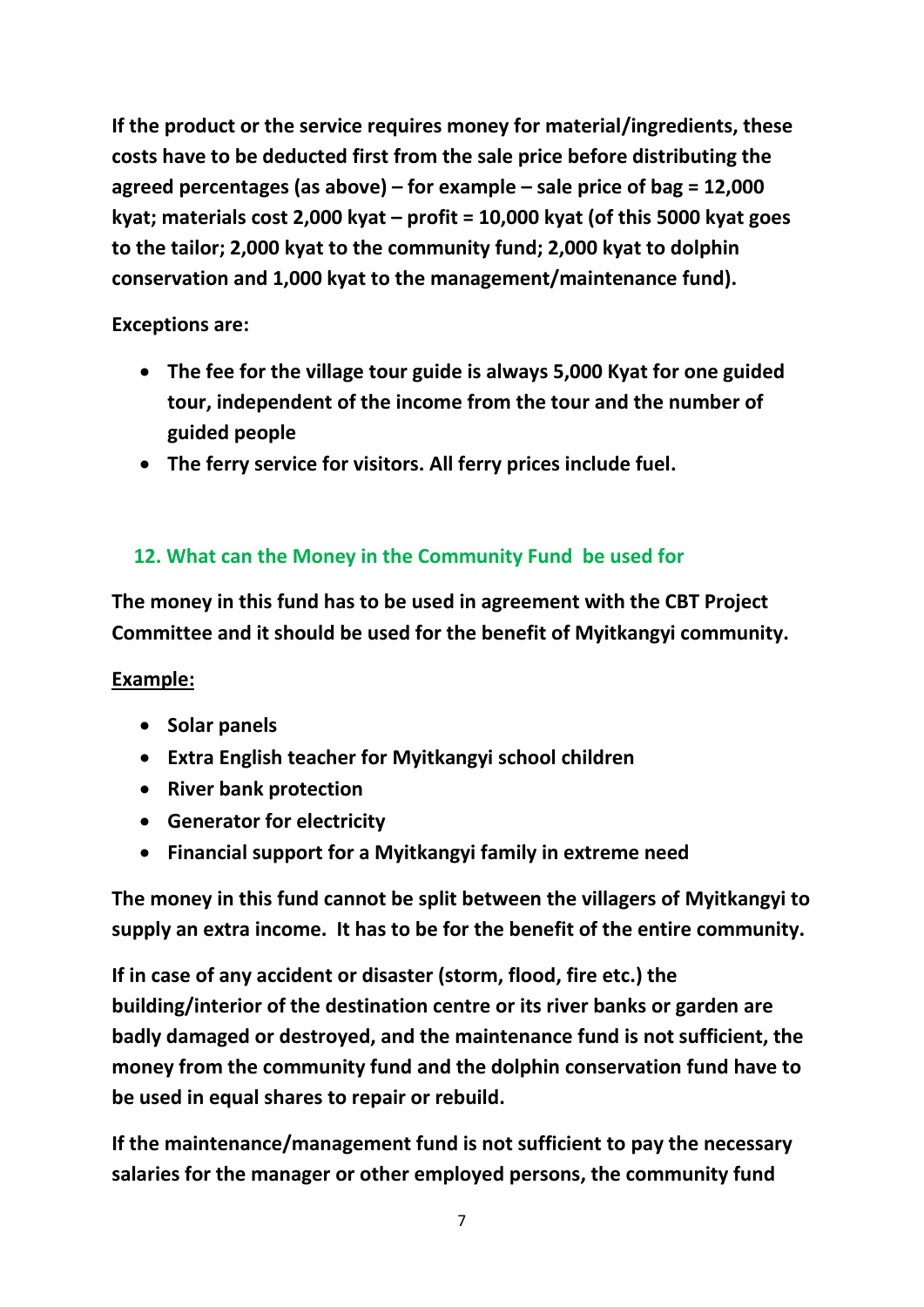**and the dolphin conservation fund have to be used in equal shares to pay for this.**

## **13. What can the Dolphin Conversation Fund be used for**

**The money in this fund is only to be used for the purpose of protection and conservation of the endangered Irrawaddy Dolphin.** 

**Example:**

- **Running patrol boats to monitor and avert illegal electro fishing**
- **Setting up dolphin guards to discourage illegal electro fishing**

**The money in this fund has to be used in agreement with the CBT Project Committee.**

**If in case of any accident or disaster (storm, flood, fire etc.) the building/interior of the destination centre or its river banks or garden are badly damaged or destroyed, and the maintenance fund is not sufficient, the money from the community fund and the dolphin conservation fund have to be used in equal shares to repair or rebuild.** 

**If the maintenance/management fund is not sufficient to pay the necessary salaries for the manager or other employed persons, the community fund and the dolphin conservation fund have to be used in equal shares to pay for this.**

## **14. What can the money in the Centre Maintenance/Management Fund be used for**

**The money in this fund is to be used for**

- **Maintenance and repair of the destination centre its interior and garden and accessories**
- **Salaries for the destination centre manager**
- **Wages for labour**
- **Replacement of sign boards/information boards**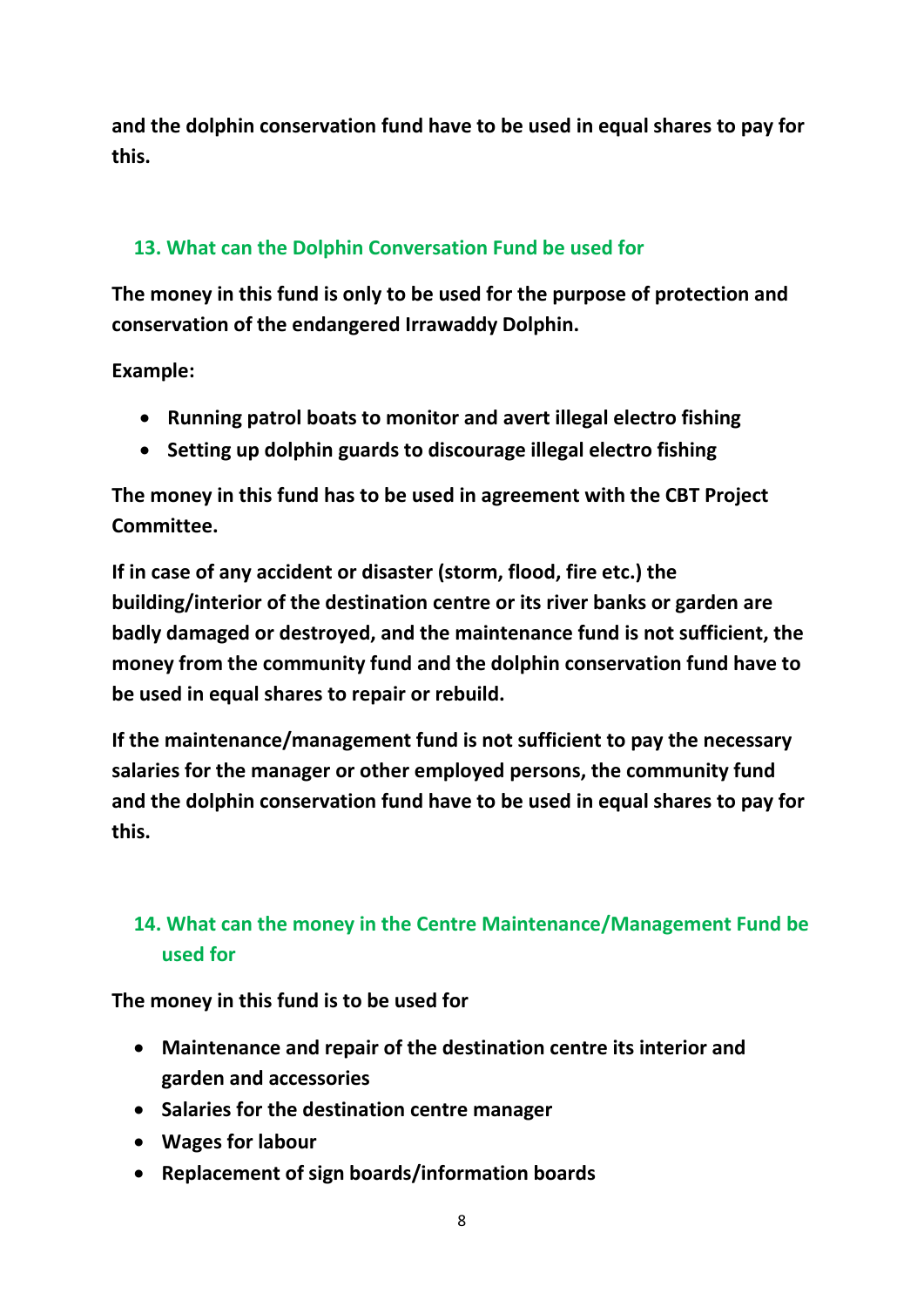- **Replacement of plants/trees**
- **River bank protection adjacent to the destination centre**
- **Tools for the centre**
- **Cleaning agents and toiletries**
- **Waste management**
- **Transport cost for necessary materials**
- **Fuel for water pump**

**If the money in this fund is not sufficient, the manager can ask for the needed amount from the other funds in equal shares. The agreement of the CBT Committee is needed. Since the upkeep of the destination centre has priority, the committee can deny such agreement only in exceptional circumstances.**

#### **15. Ownership of Destination Centre and Land**

**According to the Property Purchase Agreement and Land-Transfer-Contract from 23. February 2016 the land on which the destination centre stands belongs to the Myitkangyi Cooperative Fisherman's Group.**

### **16. Ownership of Destination Centre Interior**

**The building of the destination centre including toilet building, all of the interior, the furniture and plants in the destination centre belong to the Harrison Institute, UK and are a long-term loan free of charge to the Myitkangyi Cooperative Fisherman's Group. These loans cannot be sold, taken down or given to a third party without the consent of the Harrison Institute in UK.**

#### **17. Use of the destination centre**

**The Myitkangyi destination centre, its land and its facilities can be used as follows:**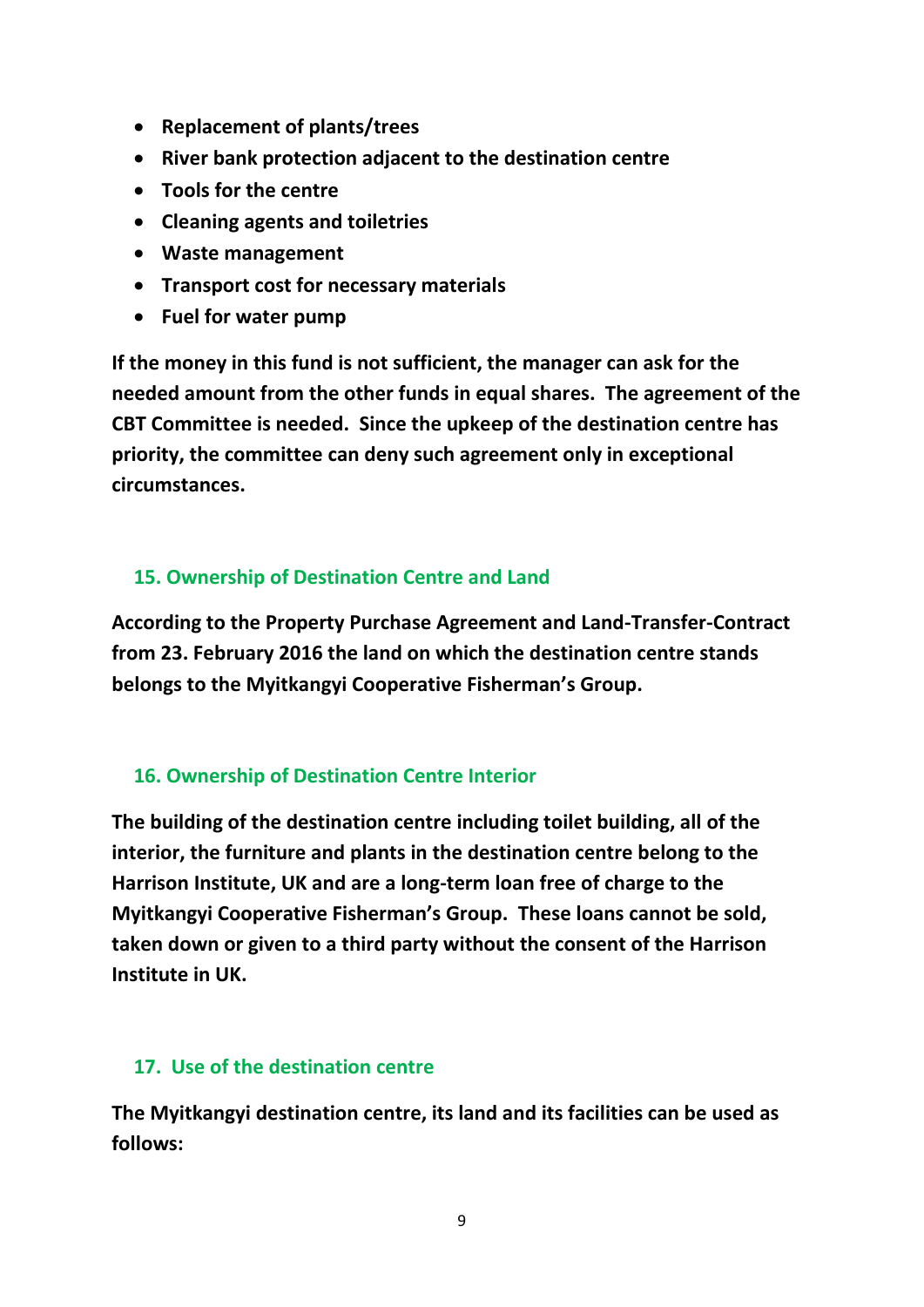- **As a hosting venue for visitor groups**
- **As a information centre for interested people and groups**
- **As a training centre**
- **As a venue for village meetings**
- **As a cafe / restaurant for visitors**
- **As a selling point for project handicrafts**
- **As a store room for material, handicrafts, tools etc for the centre**
- **As a sleeping place for a destination centre night guard**

### **It must NOT be used as**

- **A venue for wedding celebrations**
- **A playground for children**
- **A cooking place**
- **A parking lot for vehicles**
- **A storeroom for articles other than those mentioned above**
- **A venue for trainings/workshops/meeting of other organisations, NGO/INGO groups except Harrison Institute and its partners in this CBT project**
- **Or any other purpose that is not mentioned above**

**The destination centre cannot be sold, changed or rented out without approval of Harrison Institute, UK.**

**It is not allowed to put up another building on the land on which the destination centre stands without the consent of the Harrison Institute, UK.**

**It is not allowed to hang or put up any signs, signboards, banner or vinyl of any other organisation, NGO/INGO (including WCS) in/on the buildings, on the land of the destination centre or its borders.**

 **except for the Harrison Institute and its partners in this CBT project with consent of the Harrison Institute**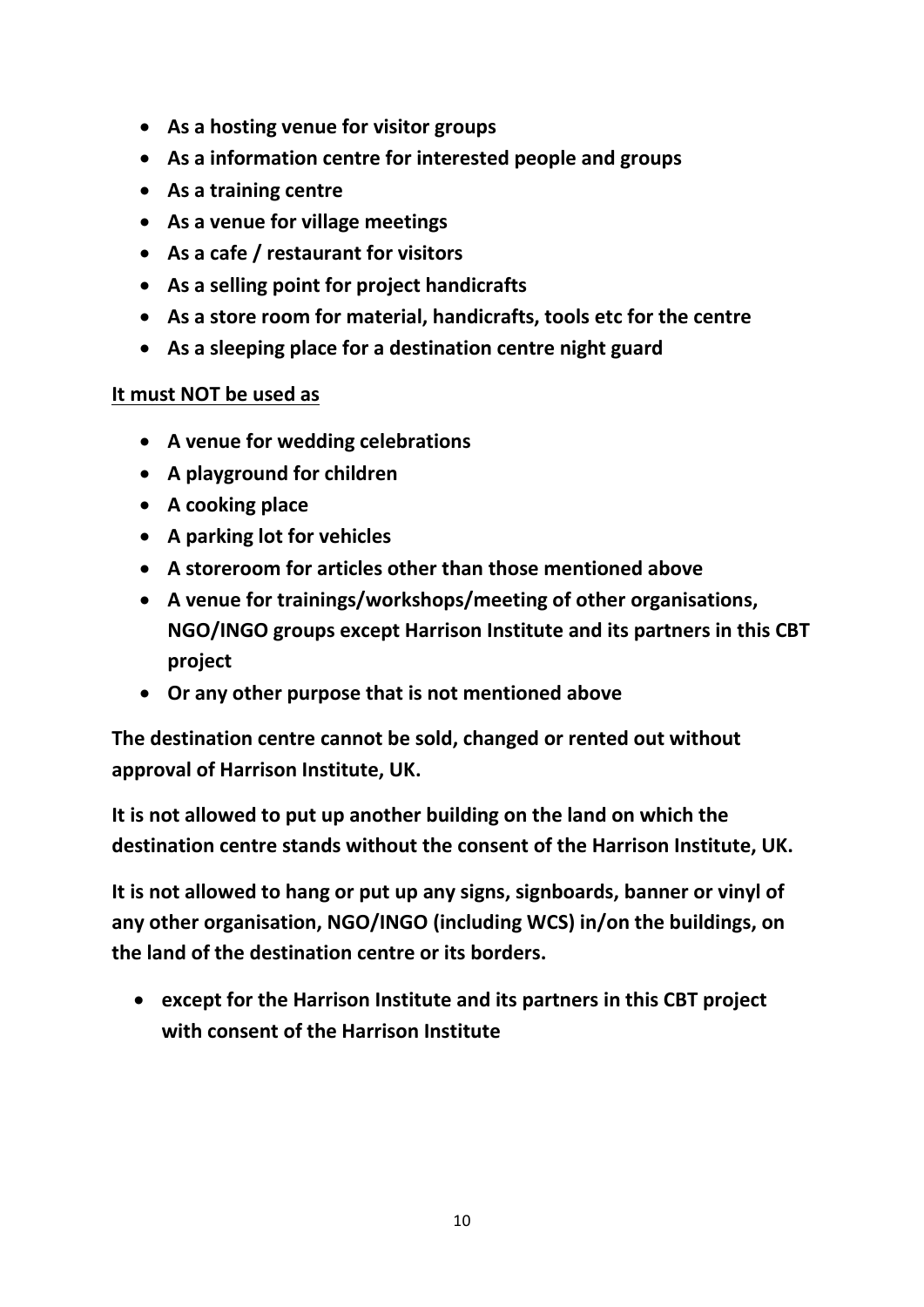## **18.Maintenance of the Destination Centre**

**The duty of the upkeep of the destination centre, its furniture, interior and its garden lies with the Myitkangyi community and 'Cooperative Fishing Community' in Myitkangyi represented by the manager or his/her substitute.**

**The destination centre has to be kept in good condition at all times. Repairs or replacements if necessary have to be carried out as soon as possible and have to restore the original state. The manager of the centre can order/ carry out those repairs without consulting the CBT Project Committee .** 

**The centre and its garden have to be kept clean and free from rubbish.**

**The garden should be regularly tended and watered.**

**The stock of handicrafts, tools, accessories, cutlery and crockery etc has to be checked and cleaned regularly.**

**The handicrafts/products for sale have to be packed, labelled and priced before being displayed.**

**All handicrafts can only be sold with the project logos designed by the Harrison Institute.**

## **19. Management, Deputy Manager, Management Substitute and other Employments**

**The representative of the CBT project in Myitkangyi is the appointed Destination Centre Manager**

 **Ma Thiri Mon, Myitkangyi village.**

**Ma Thiri Mon is the vital link between the tourism industry, the businesses and the CBT project and villagers in Myitkangyi.** 

**Her further responsibilities are:**

 **To make appointments/reservations with the Reservations Manager Ma Hnin Witt Yee, Yangon for tourists/visitors to visit Myitkangyi village**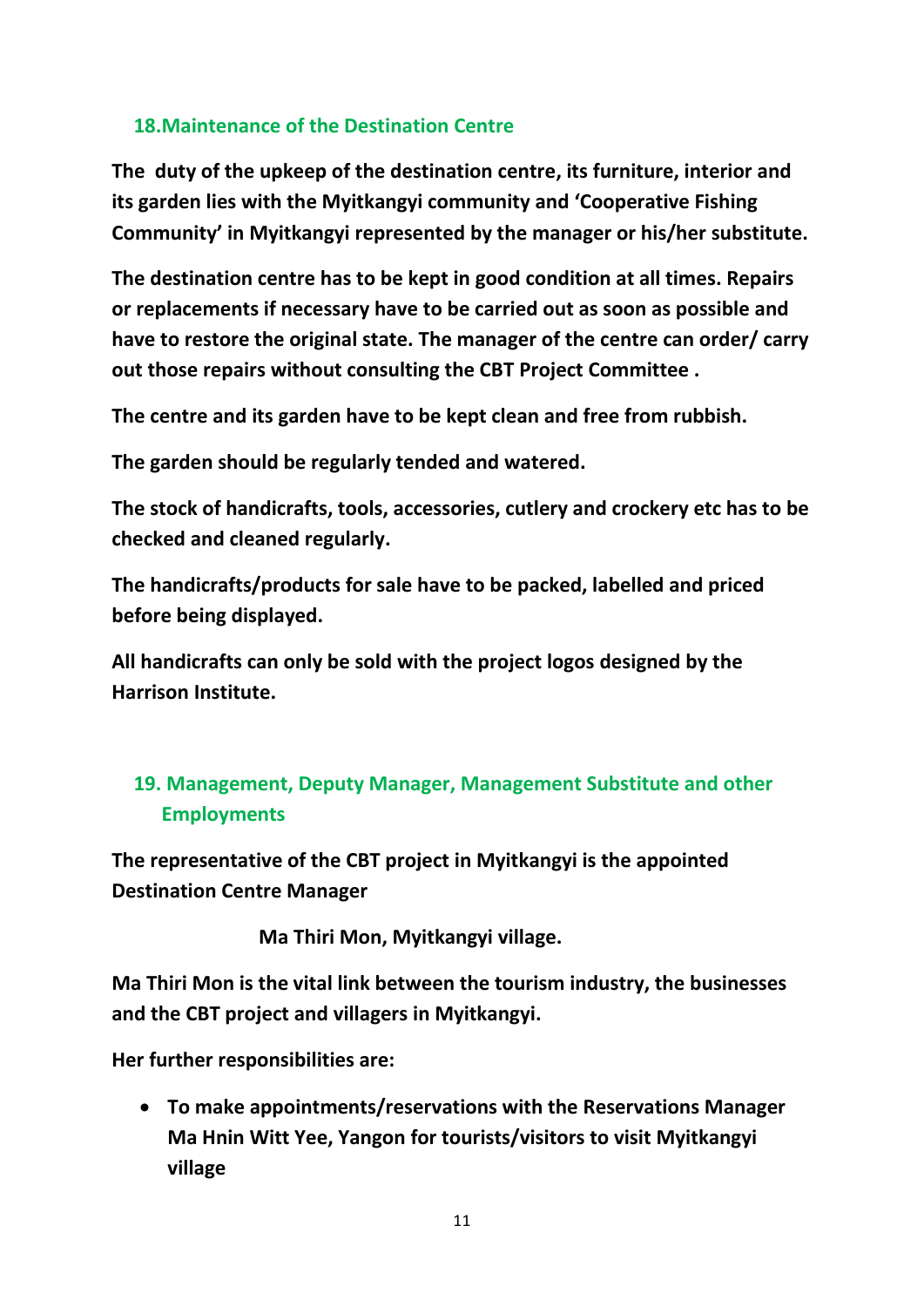- **To make necessary preparation for all visitor activities (such as net casting, lunch etc.)**
- **to book activities for visitors with the villagers in Myitkangyi**
- **to arrange the rotation system for services provided to visitors**
- **to display all handicrafts/products to be sold in the centre**
- **to pack, label and price all products**
- **to maintain, clean and look after the visitor centre, its furniture and all interior and accessories**
- **to take care of necessary repairs of the visitor centre, its furniture and all interior**
- **to keep the visitor centre's garden in good condition**
- **to manage waste in the destination centre and its vicinity**
- **to employ and discharge helpers**
- **to manage and distribute the income from the CBT project**
- **book keeping**
- **stock take**
- **to replenish stock**
- **to make lists of all visitors and of all purchases for monitoring purposes**
- **to make connections between business people and villagers from Myitkangyi**
- **to call committee meetings**

**If for any reason the present manager chooses to resign from her post, she can suggest a replacement/substitute manager. The CBT committee has to approve this choice.** 

**If there is no suggestion for a replacement, the CBT committee has to appoint a new manager.** 

**If the work load is too much for the present manager, he/she can appoint a helper without consulting the CBT committee.** 

**The CBT committee should support the manager by appointing volunteers from the village to help with the maintenance of the destination centre.**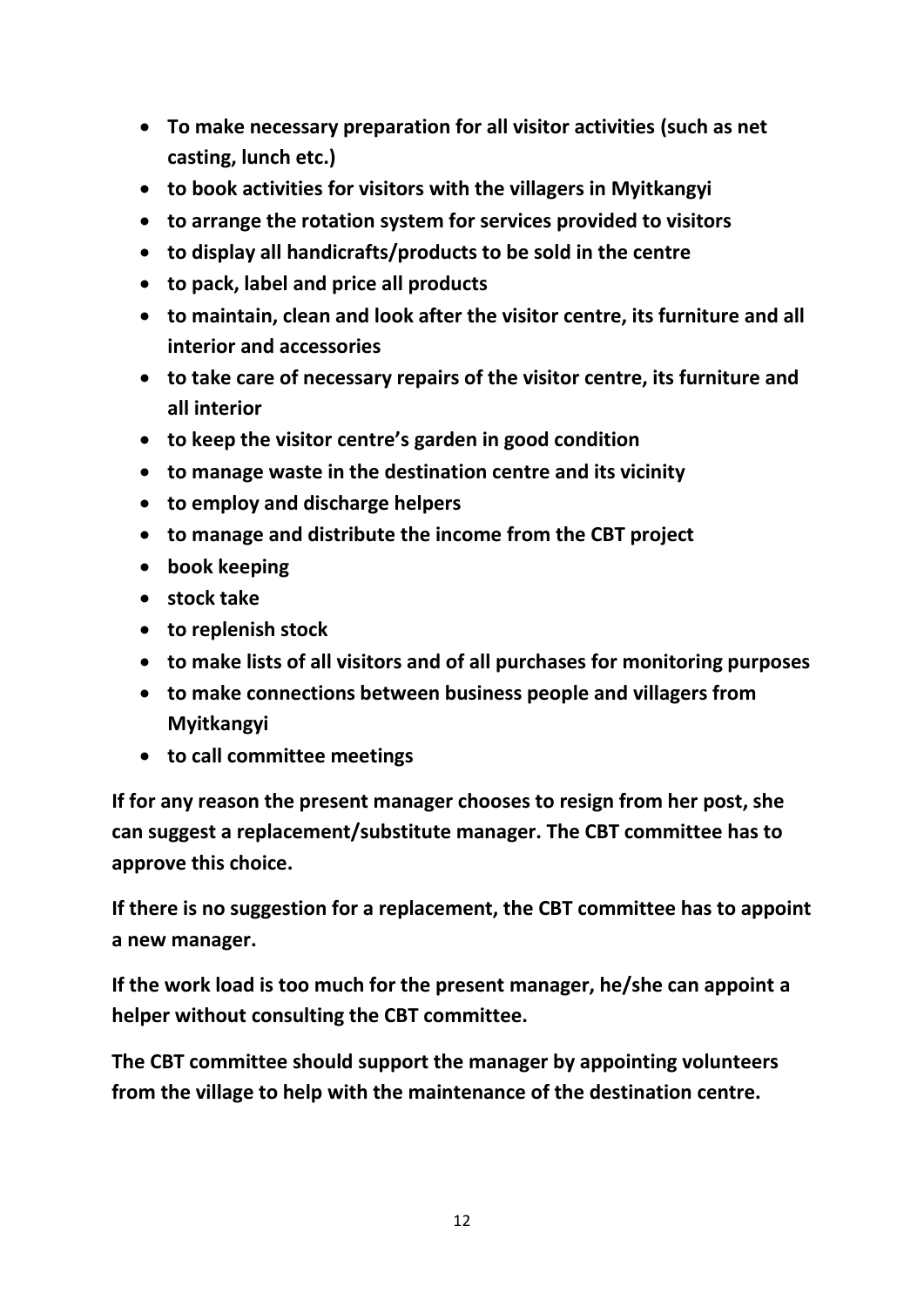### **20.Salaries for Management and other Employees**

**The monthly salary for the manager of the destination centre is**

### **35,000 Myanmar Kyats.**

**From 1st April 2017 this salary has to be paid from the income in the project maintenance fund. If however, this fund is not sufficient to cover this salary, the necessary amount from the community fund and dolphin conservation fund in equal shares can be taken as subsidy. The CBT committee has to be informed about this. Payments for the manager salary and for repairs/maintenance of the destination centre have absolute priority.**

**The CBT committee can - in agreement with the manager - employ additional staff for the destination centre or any other aspect of the project if there is sufficient money in the maintenance/management fund.**

### **21. Money Safety/Bank Account**

**All money taken in from the CBT project will be administered by the manager.**

**She will put all income through the books and will distribute the shares to the villagers and to the various funds.** 

**For safety reasons, the money in the various funds must be paid into a special bank account once each fund exceeds the amount of 500,000 Kyats.**

**A bank account has to be opened for each fund separately.** 

**Access to these bank accounts is shared by 3 independent persons who have to be from the Fishing Community Myitkangyi and/or Village Community Myitkangyi and cannot be related to each other. To withdraw money from one or all of the accounts, the signatures of at least 2 of these 3 persons is needed. The committee has to be informed about the transactions.**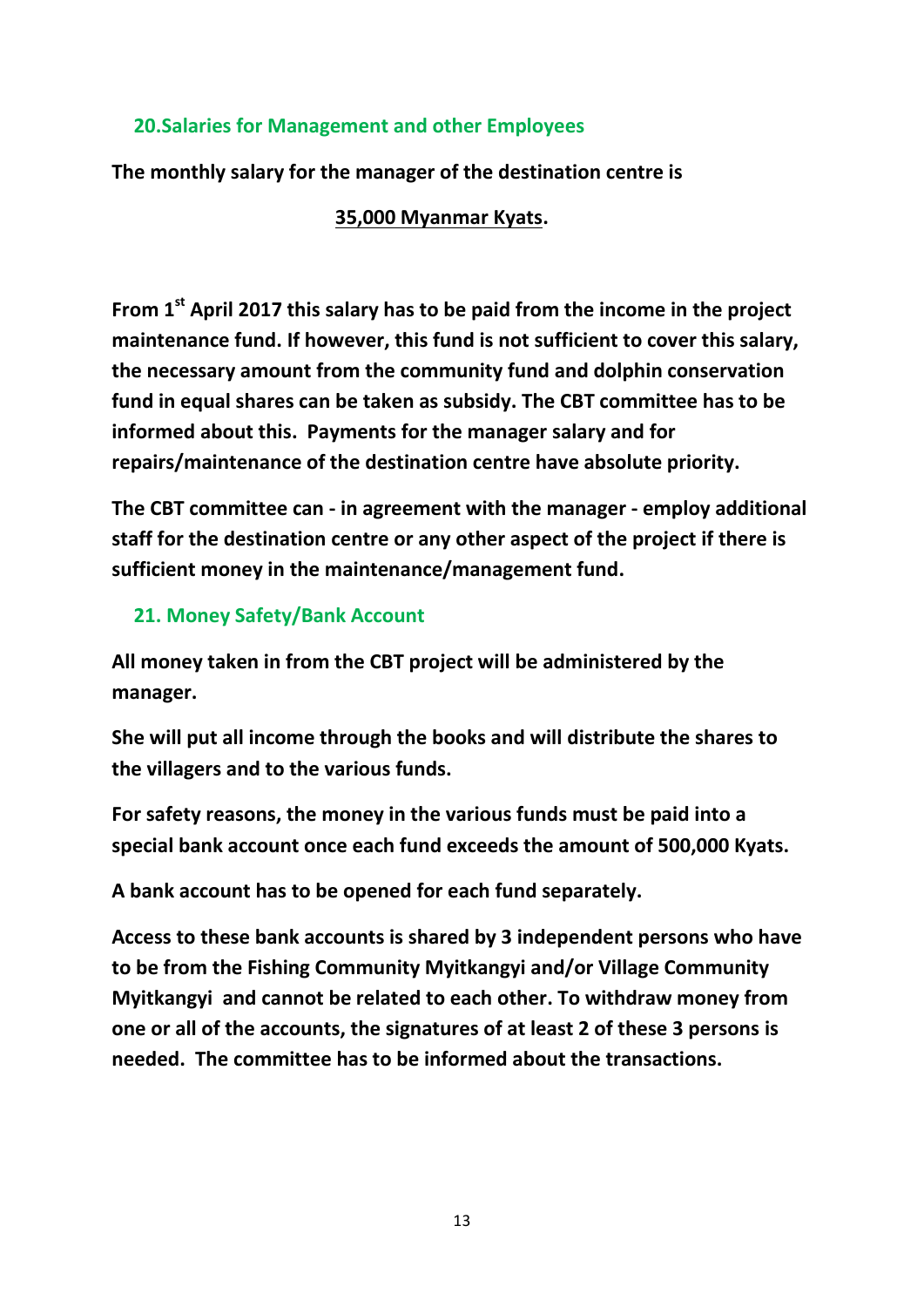## **22. Supervision of Finances**

**A finance supervision (audit) should take place at least 4 times a year, during which all relevant account books and guest lists, amount of money in the funds, and bank account statements should be checked by members of the CBT committee in co-operation with the destination centre manager. After each check a signature in the books of the committee members and the manager confirm the accuracy of the balance.**

**If the balance in the books and the remaining amount in relevant funds/bank accounts do not match, the CBT committee has to investigate the discrepancy in cooperation with the manager.** 

## **23. CBT Project Committee**

**As an approving authority a CBT Project Committee has to be formed.**

**The committee should consist of at least 2 members of Myitkangyi village and at least an equal number of members of the 'Cooperative Fishing Community' in Myitkangyi.**

**Regular meetings (at least once a month) should be held to discuss any progress or problems in connection with the project. During these meetings villagers and members of the committee can demand a check through all relevant books held by the manager.**

**All decisions made by the committee need a simple majority of votes from all members.** 

### **24. Solving problems**

**Any problems that occur regarding the CBT project should be solved by the committee and the destination centre manager.** 

**Ma Hnin Witt Yee from Geo Discover Travel acts as guidance and advisor and can assist with any queries or further information.**